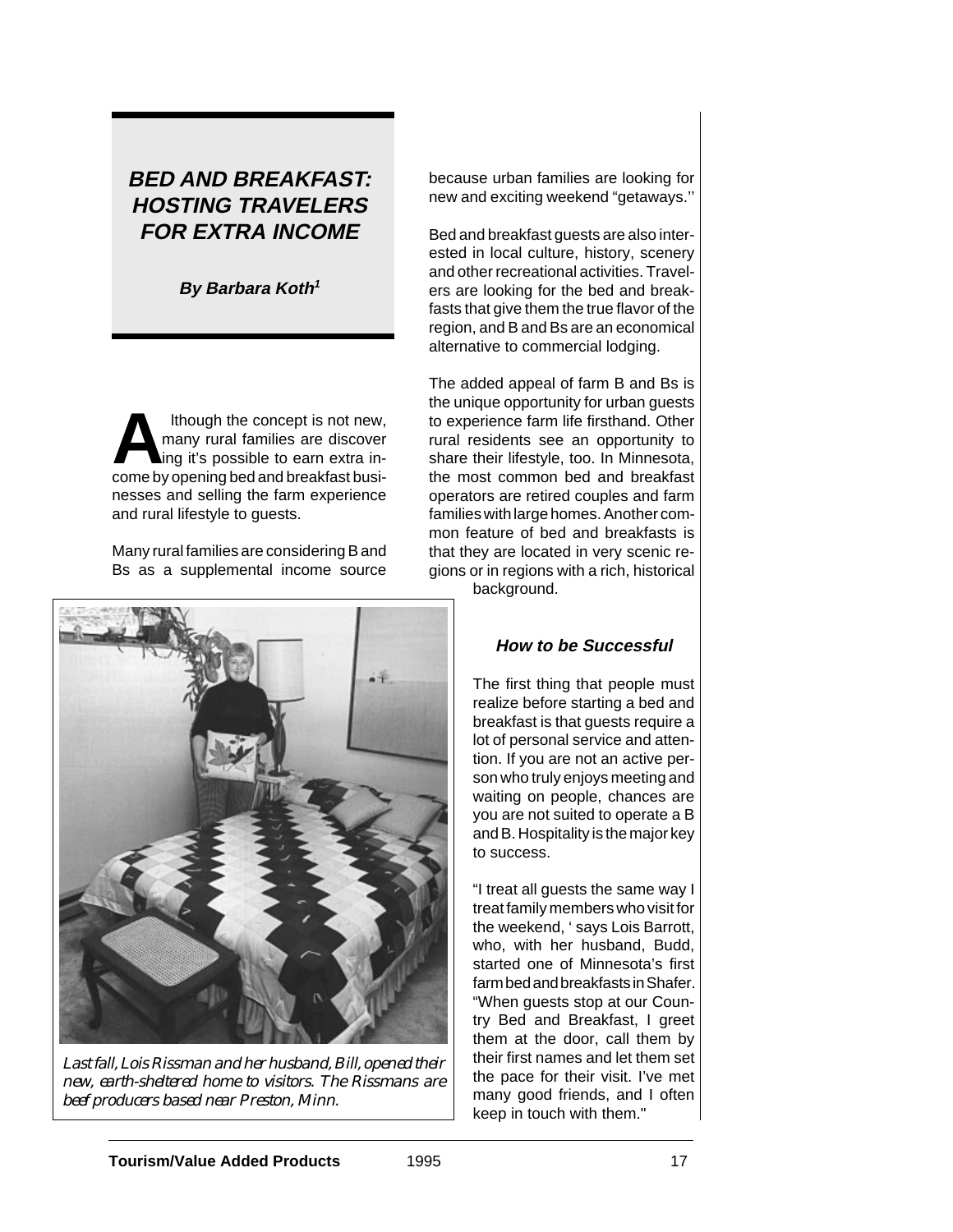If you have the personality suited for the bed and breakfast business, think about the benefits and trade-offs and then ask yourself why you want to go into the business. Bev and Paul Meyer own Evergreen Knoll Acres near Lake City, Minnesota. Because they are dairy farmers, it's almost impossible for the Meyers to get away for an extended vacation. Bev says one benefit of their bed and breakfast is that they get to make a lot of new friends.

But guests can be demanding. They expect well-kept farmsteads that are visually appealing. They also want comfort. Regardless of bedroom decor, there should be top-quality mattresses for guests. You may need additional items such as a comfortable bedroom chair, reading lamp and new linens and towels. You may also want to spruce up common areas such as entrance ways, the dining room, living room and bathroom.

The host's individual style and creativity come into play at breakfast. A hearty, home-cooked meal will be expected in the heart of farm country. Eating breakfast is often the last thing guests do before they leave, so many hosts try to make it a memorable experience. Use your imagination and serve your specialties. Options range from breakfast delivered in a basket to the door and a breakfast nook in the room to sit-down meals in the dining room.

When you share your home with guests, you have the right to establish rules. To avoid misunderstandings, state your policies ahead of time regarding smoking, alcohol, children, pets, reservation policies, deposits, and meal times. After considering the personal attributes of operating a B and B and what guests expect from you, there are other business details that need attention.



*After Lois and Bill Rissman built a new earth-home on their farm in southeast Minnesota, they also kept their original home open to visitors and travelers. Many vacationers spend weekends on their farm to take advantage of local outdoor activities.*

#### **The Licensing Process**

Many states regulate B and Bs as formal lodging establishments through zoning, food and lodging licensing, fire safety requirements and building codes. The cost of compliance, rather than licensing fees, is important in determining the economic feasibility of your business.

First, you need to determine if B and Bs are acceptable according to existing zoning ordinances. Zoning should not be a problem on farms, although if you are the first operator to seek such approval, you may have to work with the county or township zoning commission to change the ordinances. In small communities, approval may be granted as a "matter of right" if the B and B complies with specific standards for residential neighborhoods. Alternatively, a conditional-use permit involves an administrative process that may include public hearings. Some issues that frequently surface regarding B and B zoning include provisions for guest parking, signs, lighting, length of stay, exterior appearance and number of meals served.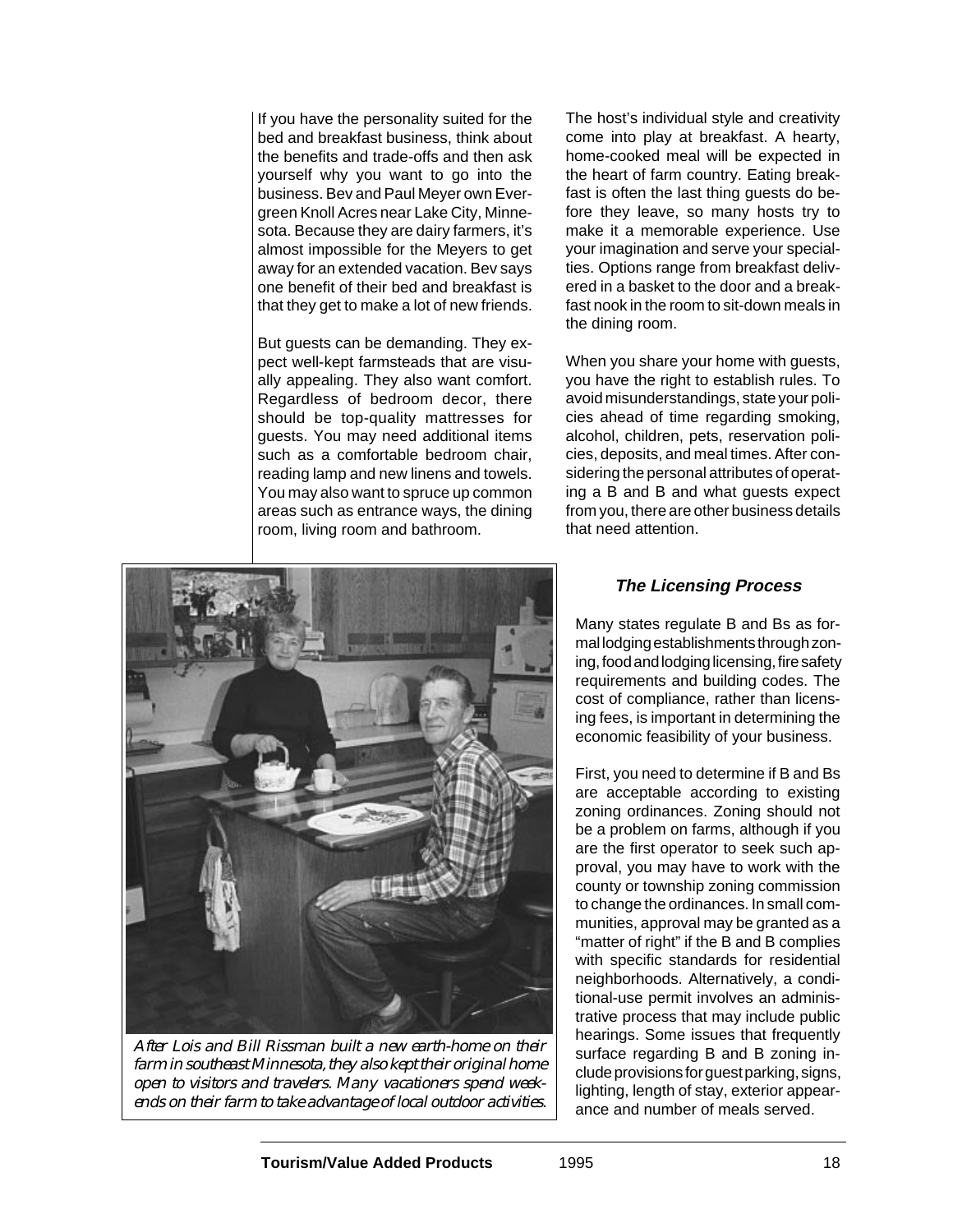Many state departments of health regulate B and Bs through an annual inspection and licensing process. Regulations are designed to insure safe food handling practices and customer safety. There may be requirements on using household equipment versus a commercial kitchen, depending on the number of guests served.

You also need to find out whether you can serve homegrown fruits, vegetables, jams and jellies, baked goods, eggs and homeslaughtered meats. A limited food license may be available if you only want to serve beverages and prepackaged items. The quality of the water or shallow wells can be a problem on some farms. Lodging rules also deal with the number of bathrooms required, and room and window sizes.

Fire codes refer to smoke detection and fire alarm systems, exits and fire extinguishers. If you expand or renovate your home, building codes come into effect. Apply for a sales tax permit if rates charged for guest accommodations and meals are subject to a state sales tax. Once these business details are handled, you have to establish a business plan.

### **Preparing a Business Plan**

To estimate your income, you need to determine your prices. The first step in setting rental rates is to estimate your costs carefully to insure the price you charge covers your occupancy costs. Initial investment varies widely, depending on the condition of the home, how elaborate the facilities are, the site of your B and B operation and the type of guests you expect to entertain. Most operators suggest step-by-step improvements rather than going into debt.

Having adequate insurance coverage is also important. The cost of \$500,000 of general insurance coverage could be significant. As the B and B industry establishes a track record, it's becoming possible for farmers to purchase a business



*Paul and Bev Meyer, dairy farmers from Lake City, Minn., receive some of their bookings from Vern Michel's Farm Vacation network, which advertises nationwide and then places families on farms for a percentage of the bed and breakfast fee.*

rider to current liability coverage for several hundred dollars. Rates increase when there's more contact with farm activities and as on-site recreational activities are added.

In rural communities, your homeowner's policy will not cover the risks associated with paying guests. Work with an insurance company that has experience with this special type of hospitality business to create an insurance package.

After you use start-up, operating and variable costs to price your product, then compare your expected rates with other lodging establishments. In Minnesota, 1987 rates for farm or rural B and Bs ranged from \$25 to \$80 for double occupancy.

It may take three years to establish clientele. Friday, Saturday and Sunday nights are easier to fill than weekday nights, and your overall occupancy in early years may be only 30%. For this reason, B and Bs are generally a supplemental income source for rural families, bringing in \$1,000 to \$4,000 per year. Most B and B hosts have another source of income. B and Bs are more often a lifestyle or hobby than a business.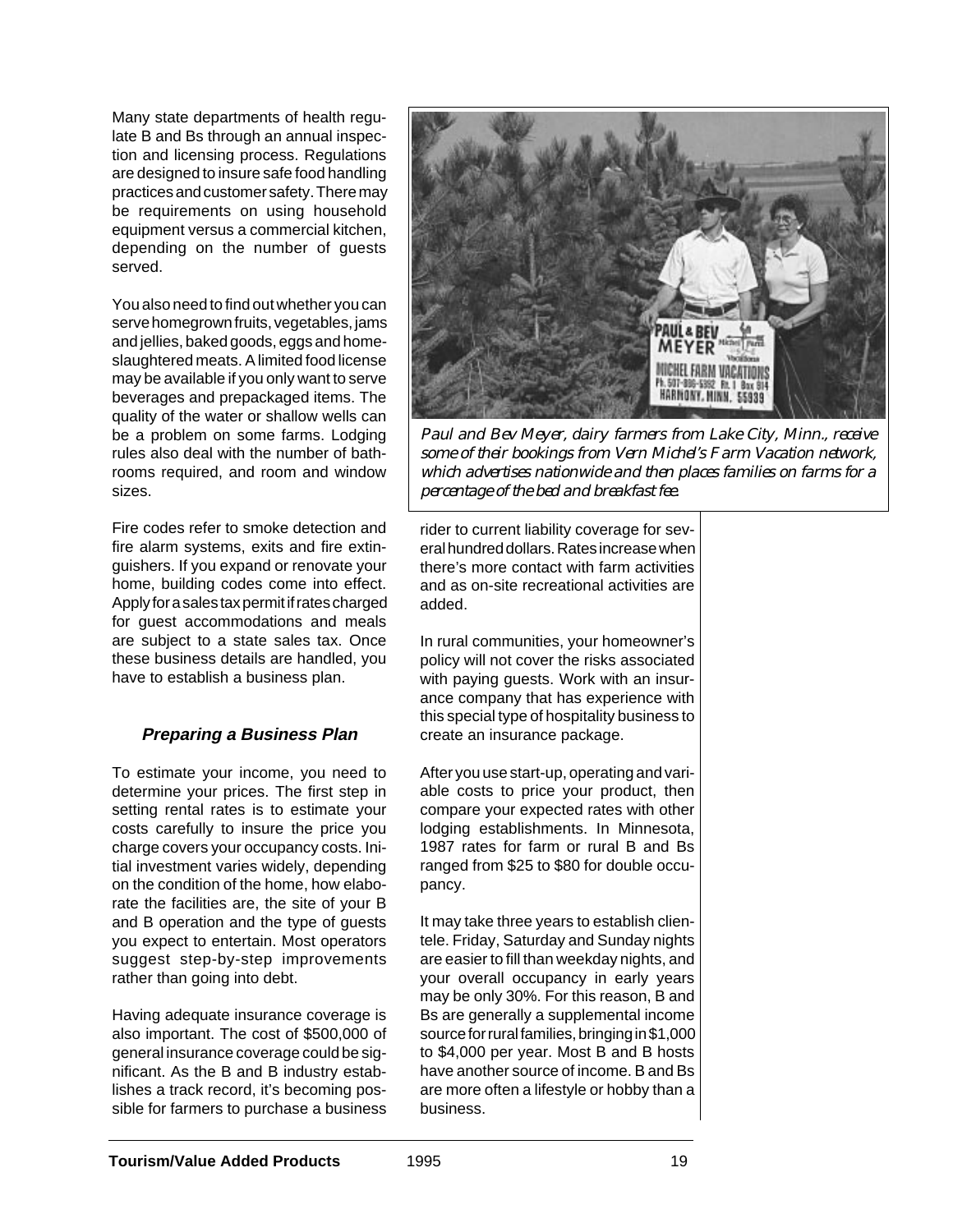### **Marketing Strategy**

You do not have to be in a traditional tourist area to attract bed and breakfast trade. The B and B itself can be an attraction that draws visitors. For example, there are successful B and Bs in historic, older homes furnished with antiques. You must assess local resources that will attract tourists. People travel for a variety of reasons, including the availability of outdoor recreation, historic sites and scenic views, shopping, to visit family and friends, and for business purposes. This situation analysis is part of the overall marketing plan. In analyzing market feasibility, you also need to look at your competition and determine your strengths and weaknesses.

Use this information to position your product. Decide what features and benefits your B and B will emphasize. Create an image that distinguishes you from other operations.

Mavis Christensen's brochure for her B and B in Good Thunder, Minnesota, includes the following statement: "Cedar Knoll Farm is the embodiment of many dreams—the hopes and wishes of generations of prairie folk—an entity incorporating the efficacy and challenges of the family farm as a way of life. Ours is a peaceable kingdom. We invite you to share its potential for tranquility." This statement has an emotional appeal, and suggests the quiet, relaxing experience available at her B and B.

Next, you must select a target market. It is more cost-effective to appeal to a very specific market segment that can be reached through specialized publications and organizations than to appeal to a wide audience. For example, a Vermont company organizes bike tours that stay overnight at bed and breakfasts. Just-N-Trails Bed and Breakfast, which is operated by Don and Donna Justin, dairy farmers from Sparta, Wisconsin, offers the outdoor enthusiast 20 kilometers of trails for cross-country skiing, hiking and mountain biking. Karen Berget operates American House in Morris, Minnesota, and she takes many bookings from a local college.

### **Advertising Plan**

 In other family-owned lodging businesses, it is common to spend a minimum of 4 to 6% of gross sales for advertising. You will need a well-designed brochure that you can mail to potential guests and distribute at visitor information centers. An inexpensive, one-color brochure with line drawings, and a rate card can be effective.

Bed and breakfast operators often advertise cooperatively under a banner headline in newspapers and magazines to create awareness of B and Bs as a lodging option. A bookstore or library can help you find the numerous guidebooks that list B and Bs on a nationwide or regional basis. Your state office of tourism may publish a directory, and there are many community tourism guides where you can place a listing for a minimal fee.

There are also ways to get your business noticed without spending money on advertising. You can cultivate local referrals in your community by holding an open house, joining the Chamber of Commerce, hosting local groups, and speaking to community organizations.

You can't buy the kind of publicity you get from a newspaper or magazine feature story. Invite travel writers or editors to your B and B and develop ongoing contacts that will encourage them to visit. You could also organize a "farm tour" with the local Chambers of Commerce to familiarize travel professionals with area attractions and hospitality services. Incentives such as a weekday discount, lower rates for extended stays, coupons, gift certificates and promotional drawings help introduce guests to your B and B.